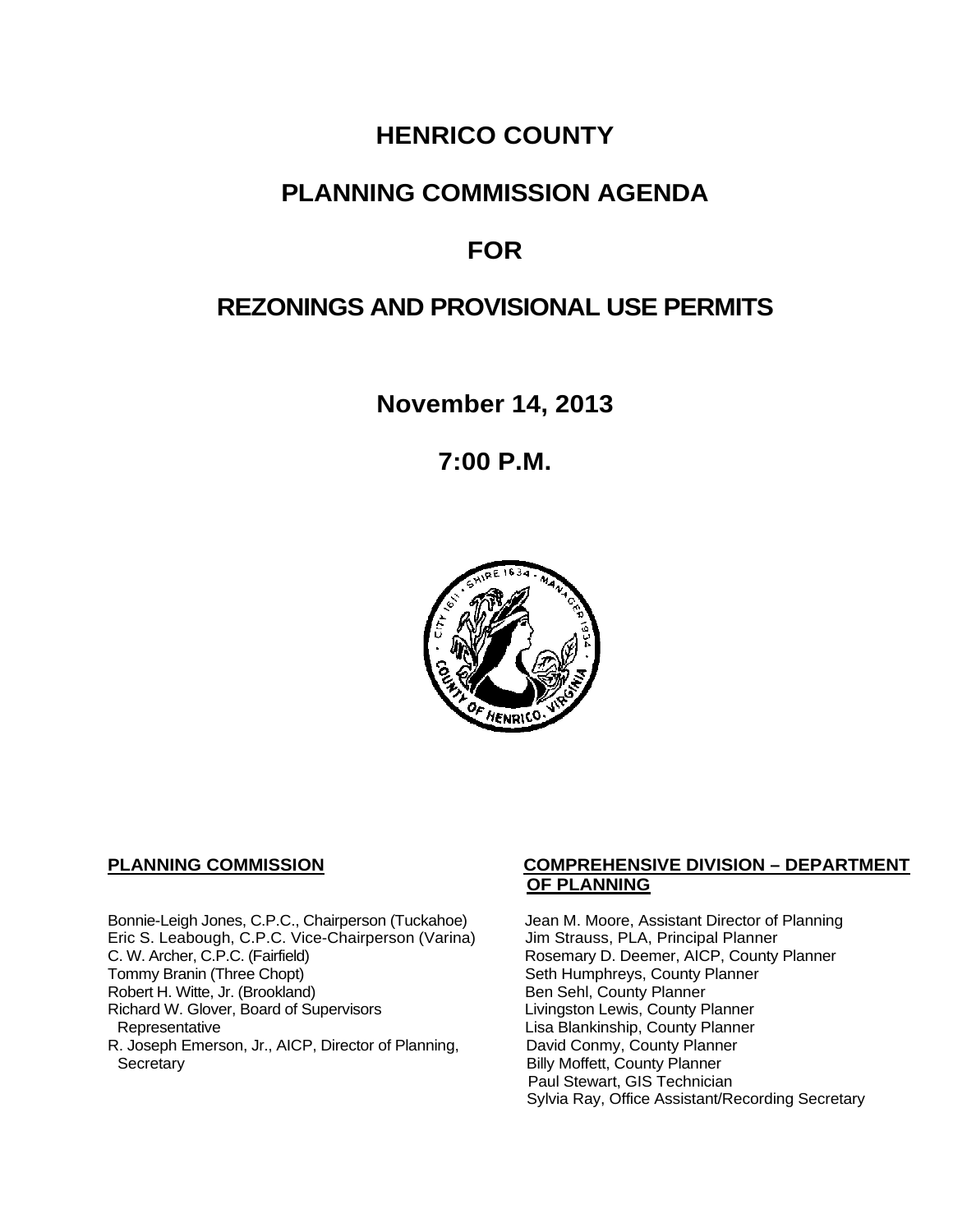#### **PLANNING COMMISSION REZONING MEETING FINAL AGENDA NOVEMBER 14, 2013**

**BEGINNING AT 7:00 P.M.**

**WELCOME:**

**PLEDGE OF ALLEGIANCE:**

**RECOGNITION OF NEWS MEDIA:**

**CALL TO ORDER:**

**REQUESTS FOR WITHDRAWALS AND DEFERRALS: (0); (2)**

**REQUESTS FOR EXPEDITED ITEMS: (0)**

**CASES TO BE HEARD: (7)**

#### **PLAN OF DEVELOPMENT (Deferred from the October 23, 2013 Meeting)**

POD2013-00103 West Broad Hyundai – Car Storage Addition – 9001 W. Broad Street (U.S. Route 250) (POD-97-93 Rev.)

**Approved**

**E.D. Lewis and Associates, P.C. for Page Broad Street, LC and Page Imports, LC:** Request for approval of a plan of development, as required by Chapter 24, Section 24- 106 of the Henrico County Code, to construct a car storage and display lot at an existing car dealership. The 5.5-acre site is located at the southwest corner of the intersection of W. Broad Street (U.S. Route 250), and Homeview Drive, on parcel 759-755-0982. The zoning is B-3C, Business District (Conditional), and B-3, Business District. County water and sewer. **(Three Chopt)**

The applicant is requesting approval to construct a car storage lot along the east side of the building at an existing car dealership. The plan in your agenda provides right-of-way dedication on the south side of West Broad Street and the west side of Homeview Drive. The staff recommends approval subject to the annotations on the plans, the standard conditions for developments of this type, and the following additional conditions:

29. The proffers approved as a part of zoning case C-61C-86 shall be incorporated in this approval.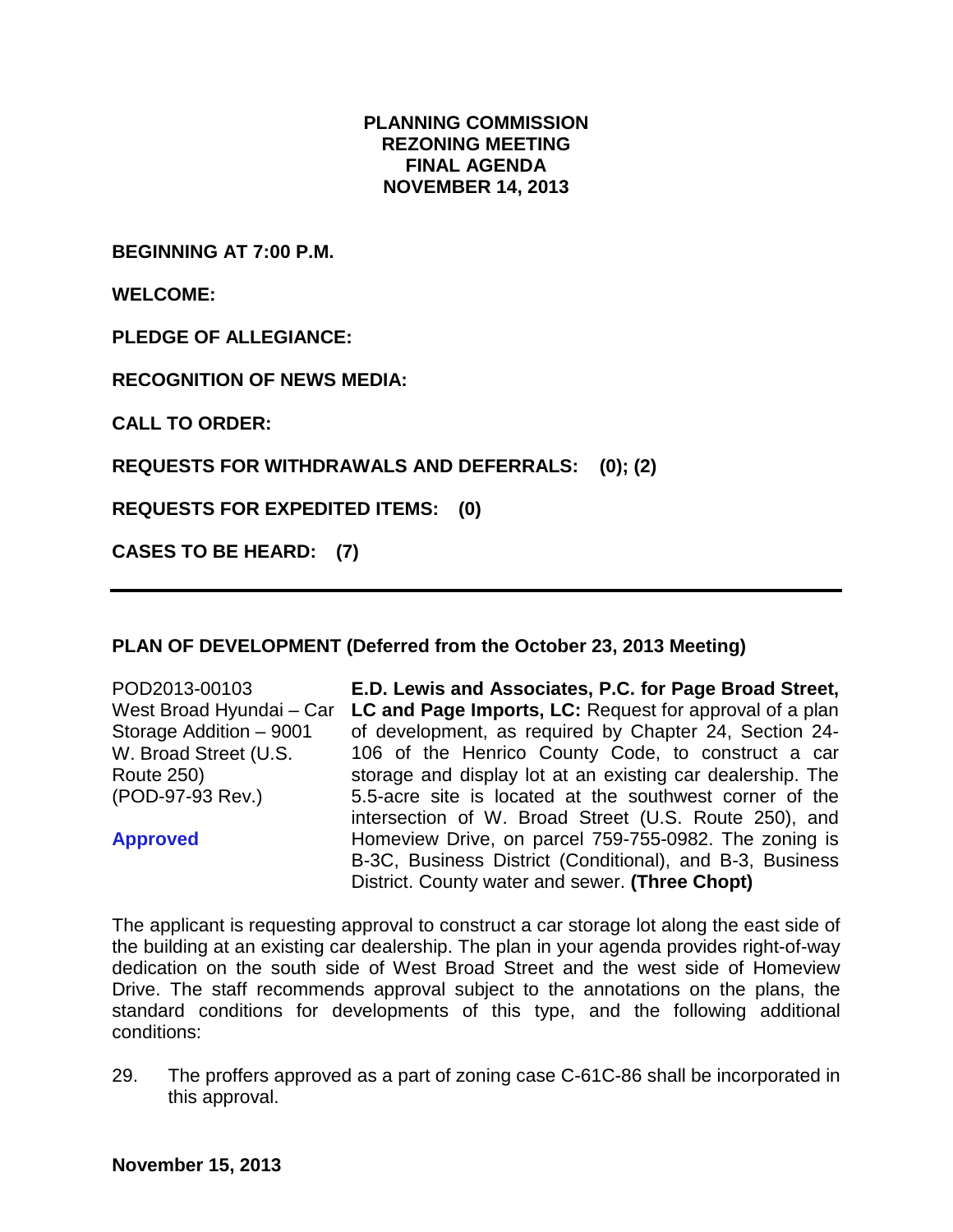- 30. The owners shall not begin clearing of the site until the following conditions have been met:
	- (a) The site engineer shall conspicuously illustrate on the plan of development or subdivision construction plan and the Erosion and Sediment Control Plan, the limits of the areas to be cleared and the methods of protecting the required buffer areas. The location of utility lines, drainage structures and easements shall be shown.
	- (b) After the Erosion and Sediment Control Plan has been approved but prior to any clearing or grading operations of the site, the owner shall have the limits of clearing delineated with approved methods such as flagging, silt fencing or temporary fencing.
	- (c) The site engineer shall certify in writing to the owner that the limits of clearing have been staked in accordance with the approved plans. A copy of this letter shall be sent to the Department of Planning and the Department of Public Works.
	- (d) The owner shall be responsible for the protection of the buffer areas and for replanting and/or supplemental planting and other necessary improvements to the buffer as may be appropriate or required to correct problems. The details shall be included on the landscape plans for approval.
- 31. The right-of-way for widening of W. Broad Street (U.S. Route 250) and Homeview Drive, as shown on approved plans shall be dedicated to the County prior to any occupancy permits being issued. The right-of-way dedication plat and any other required information shall be submitted to the County Real Property Agent at least sixty (60) days prior to requesting occupancy permits.

## **(Staff Report by Greg Garrison)**

## **(Applicant's Representative: Monte Lewis) (Applicable Rezoning Cases and PUPS: C-61C-86)**

## **THREE CHOPT:**

## *(Deferred from the September 12, 2013 Meeting)*

**REZ2013-00015 dAb Engineering Services for Kain Road, Inc.:** Request to conditionally rezone from A-1 Agricultural District to R-3C One-Family Residence District (Conditional) Parcel 738-767-2794 containing 7.45 acres located on the north line of Kain Road approximately 1,100' west of its intersection with Pouncey Tract Road (State Route 271). The applicant proposes a single-family residential development not to exceed 18 units. The R-3 district allows a minimum lot size of 11,000 square feet and a maximum gross density of 3.96 units per acre. The use will be controlled by proffered conditions and zoning ordinance regulations. The 2026 Comprehensive Plan recommends Suburban Mixed-Use. **Staff – Ben Sehl (Deferral Requested to the December 5, 2013 Meeting)** 

**Deferred to the December 5, 2013 Meeting**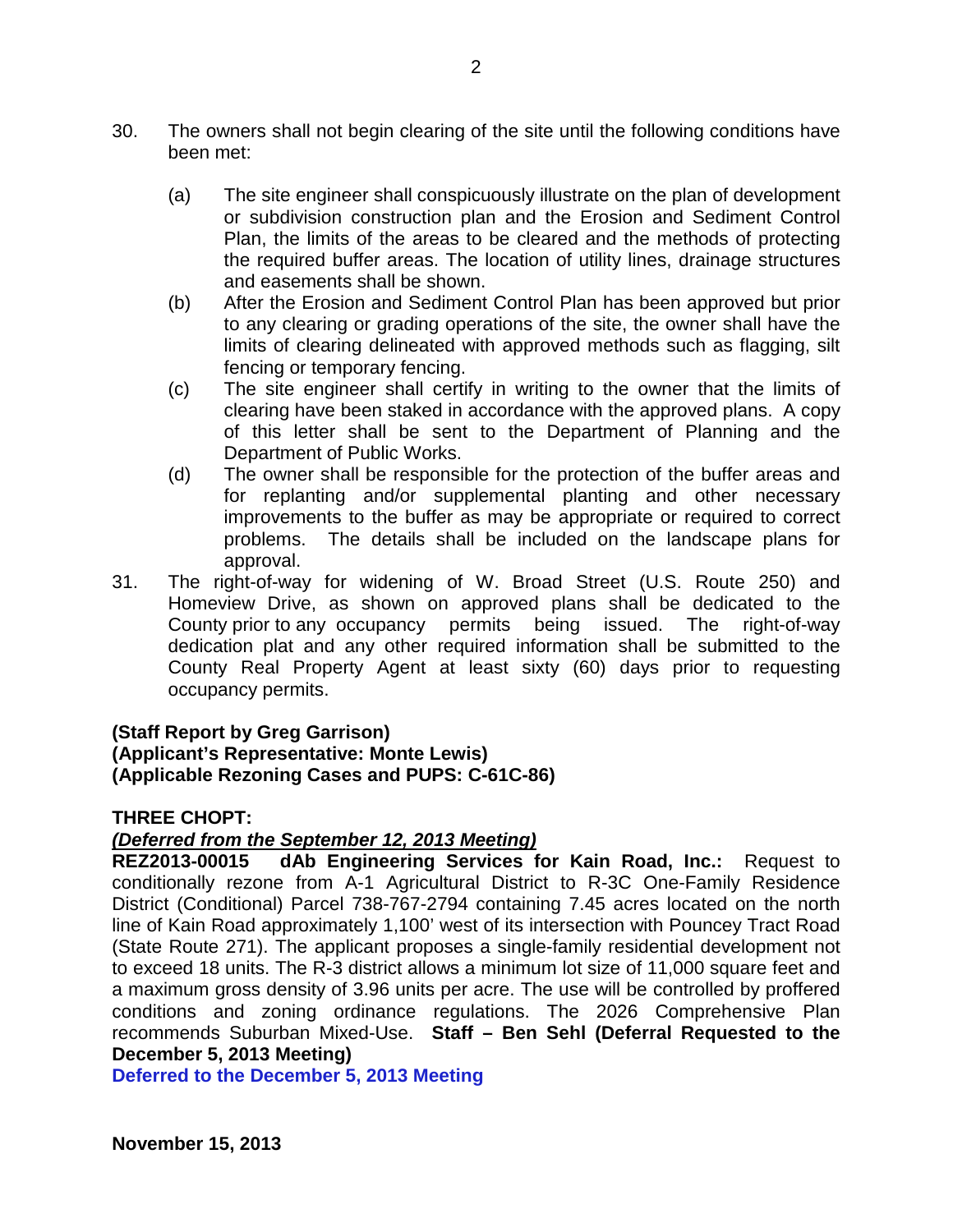**REZ2013-00017 Chris Wallace for James Roe, Jr.:** Request to conditionally rezone from O-1 Office District to B-1C Business District (Conditional) Parcel 760-754 -8754 containing .749 acres located on the west line of Skipwith Road approximately 540' south of its intersection with W. Broad Street (U.S. Route 250). The applicant proposes a beauty salon and office uses. The uses will be controlled by proffered conditions and zoning ordinance regulations. The 2026 Comprehensive Plan recommends Office. **Staff – Lisa Blankinship**

**Recommended for Approval**

#### **TUCKAHOE:**

None.

#### **BROOKLAND:**

#### *(Deferred from the September 12, 2013 Meeting)*

**REZ2013-00002 Cameron Palmore for Yunus Vohra:** Request to conditionally rezone from A-1 Agricultural District and R-2A One-Family Residence District to R-2AC One-Family Residence District (Conditional) Parcels 764-760-9037, 764-760-8515, 765- 760-1906, and 765-760-0929 containing 5.14 acres, located on the south line of Hungary Road at its intersection with Hastings Mill Drive. The applicant proposes a single-family residential development. The R-2A district allows a minimum lot size of 13,500 square feet and a maximum gross density of 3.22 units per acre. The use will be controlled by proffered conditions and zoning ordinance regulations. The 2026 Comprehensive Plan recommends Suburban Residential 2, density should not exceed 3.4 units per acre. **Staff – Seth Humphreys (Deferral Requested to the January 9, 2014 Meeting)**

**Deferred to the January 9, 2014 Meeting**

**REZ2013-00018 James W. Theobald for Virginia Home for Boys & Girls:**  Request to conditionally rezone from R-6C General Residence District (Conditional) to B-3C Business District (Conditional) Parcel 759-757-9050 containing 5.338 acres located on the north and south lines of Homeview Drive approximately 975' north of its intersection with W. Broad Street (U.S. Route 250). The applicant proposes a vehicle storage lot. The use will be controlled by proffered conditions and zoning ordinance regulations. The 2026 Comprehensive Plan recommends Semi-Public. **Staff – Ben Sehl**

**Recommended for Approval**

**PUP2013-00013 Gloria L. Freye, Esquire for Zoës Kitchen:** Request for a Provisional Use Permit under Sections 24-58.2(d), 24-120 and 24-122.1 of Chapter 24 of the County Code in order to allow outdoor dining for a proposed restaurant (Zoës Kitchen) on part of Parcel 773-736-2198 located approximately 1,020' south of the intersection of W. Broad Street (U.S. Route 250) and Willow Lawn Drive. The existing zoning is B-2 Business District. The 2026 Comprehensive Plan recommends Commercial Concentration. The site is located in the Enterprise Zone. **Staff – J. David Conmy**

**Recommended for Approval**

**November 15, 2013**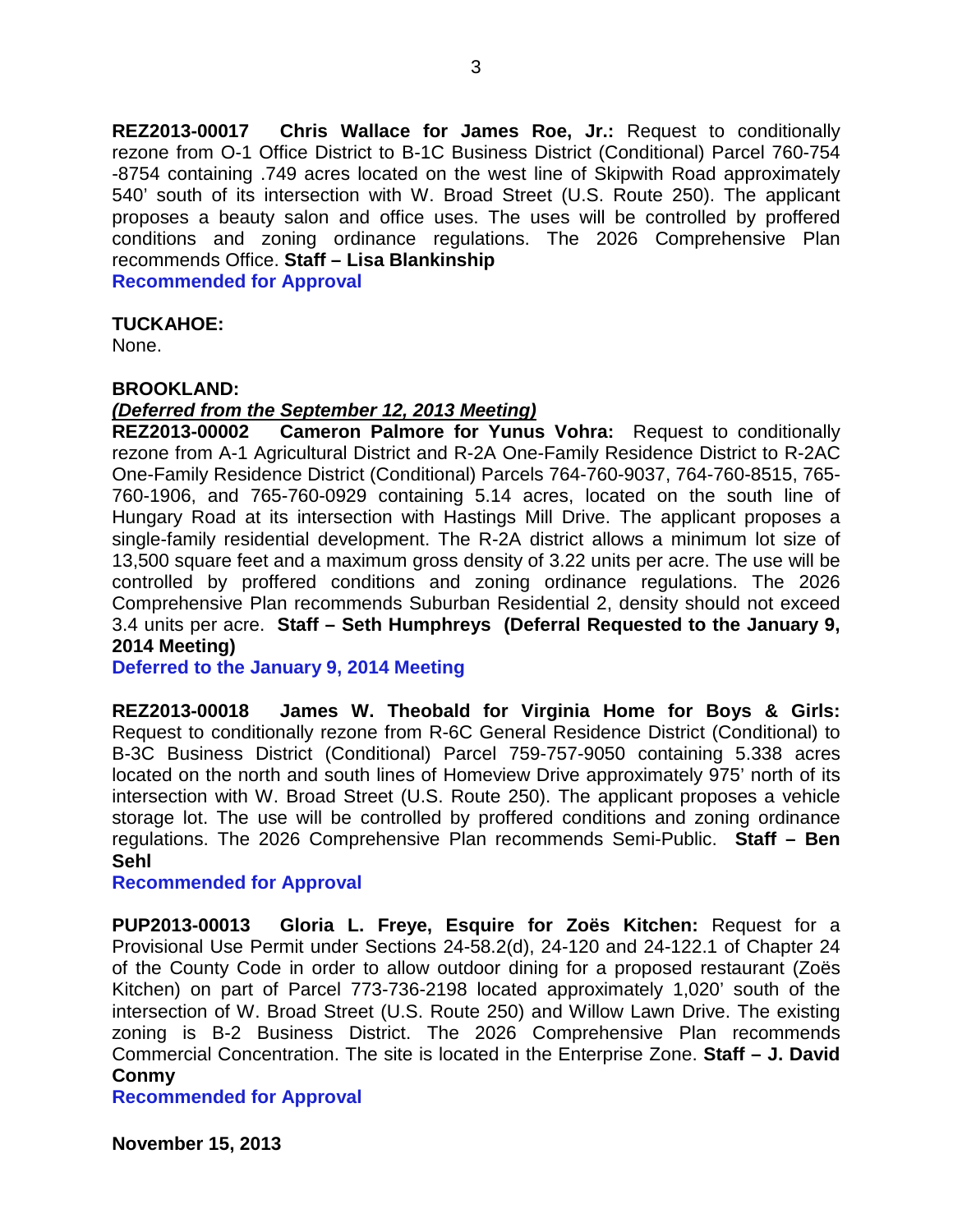**PUP2013-00014 Garrett Hogan for Travinia Italian Kitchen:** Request for a Provisional Use Permit under Sections 24-58.2(d), 24-120 and 24-122.1 of Chapter 24 of the County Code in order to allow outdoor dining for a proposed restaurant (Travinia Italian Kitchen) on part of Parcel 773-736-2198 located approximately 1050' south of the intersection of W. Broad Street (U.S. Route 250) and Willow Lawn Drive. The existing zoning is B-2 Business District. The 2026 Comprehensive Plan recommends Commercial Concentration. The site is located in the Enterprise Zone. **Staff – J. David Conmy**

**Recommended for Approval**

#### **VARINA:**

None.

## **FAIRFIELD:**

**REZ2013-00019 James W. Theobald for Womack Properties III, LLC:** Request to amend proffered conditions accepted with Rezoning Case C-23C-98 on Parcel 784- 766-3463 located on the north line of Francis Road approximately 320' east of Brook Road (U.S. Route 1). The applicant proposes to amend proffers related to prohibited uses, buffers, building setbacks, building height, total square footage of buildings, vehicular drive restrictions, access roads, adjacent property access, exterior materials, covenants, rooftop screening, parking lot lighting, underground utilities, security alarms, detached signage, dumpsters, parking lot cleaning, plan of development, Old Francis Road dedication, and severance. The existing zoning is O-2C Office District (Conditional). The 2026 Comprehensive Plan recommends Office. **Staff – Lisa Blankinship**

**Recommended for Approval**

**REZ2013-00020 Andrew M. Condlin for Cedar Grove 5, LLC:** Request to conditionally rezone from A-1 Agricultural District and R-3C One-Family Residence District (Conditional) to R-3C One-Family Residence District (Conditional) Parcels 778- 760-0791 and 778-760-5566 containing 15.84 acres located on the east line of Cedar Grove Way at its intersection with Old Hungary Road. The applicant proposes a singlefamily residential development not to exceed 34 units. The use will be controlled by proffered conditions and zoning ordinance regulations. The 2026 Comprehensive Plan recommends Suburban Residential 2, density should not exceed 3.4 units per acre, and Environmental Protection Area. **Staff – Livingston Lewis Recommended for Approval**

## **APPROVAL OF MINUTES: Planning Commission October 10, 2013 Approved**

Acting on a motion by **Mr. Leabough** , seconded by **Mr. Branin** , the Planning Commission adjourned its meeting at **8:04 p.m.** on **November 14, 2013.** 

View the Planning Commission agendas at